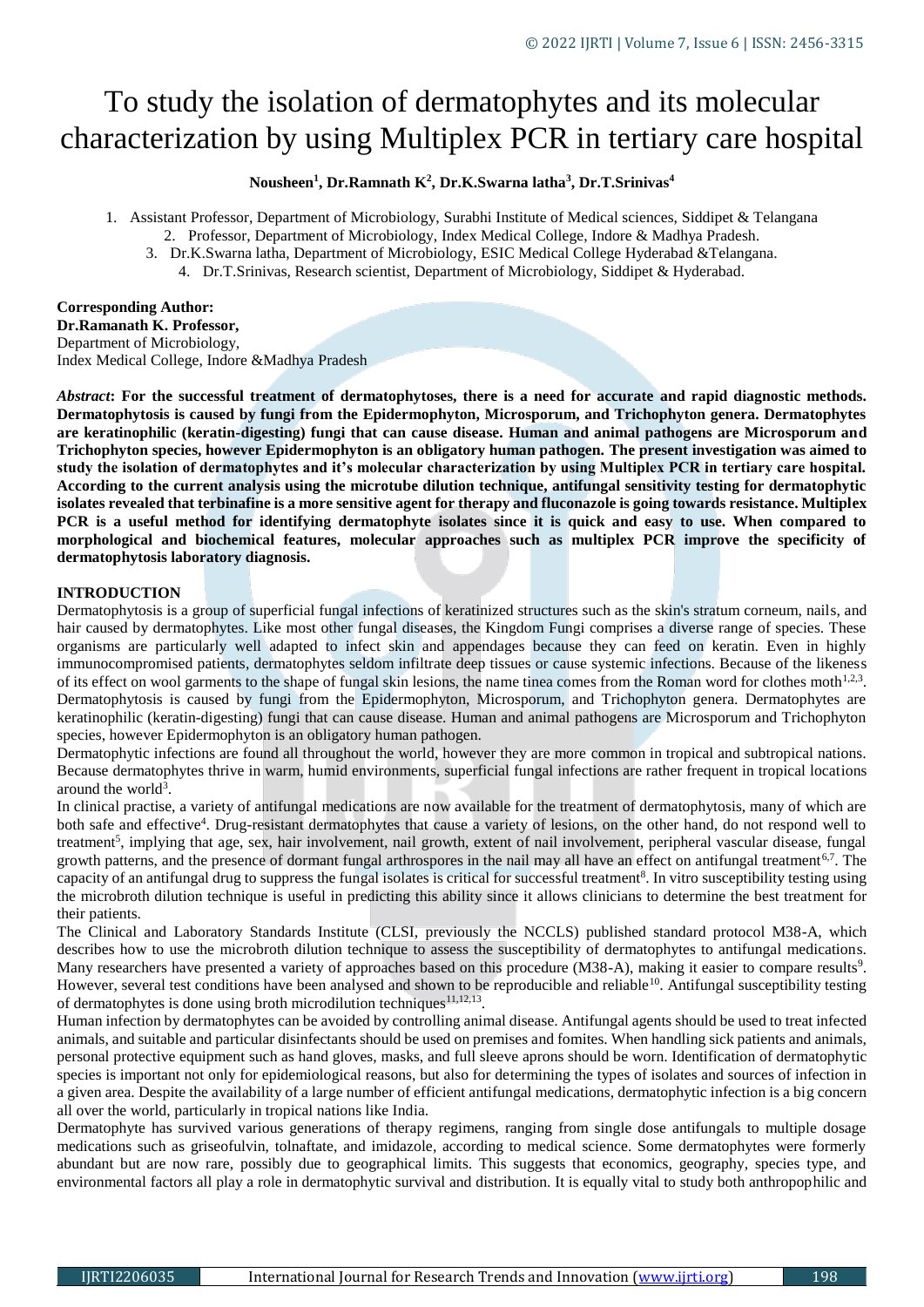zoophilic dermatophytes, which will become more prevalent in the near future as the number of immunocompromised diseases rises.

The present investigation was aimed to study the isolation of dermatophytes and it's molecular characterization by using Multiplex PCR in tertiary care hospital.

#### **MATERIALS AND METHODS**

The study comprised 600 clinically suspected dermatophytic infection cases from the outpatient department (OPD). To select probable dermatophytosis patients, a random selected sample method was applied. The respondents were then chosen using a systematic random sampling process.

The research was carried out in the Department of Microbiology, Index Medical College, Hospital & Research Centre, Indore, MP, India, by collecting samples from OPD patients at the Department of Dermatology. After obtaining consent from each patient and their guardians, patients were chosen and participated in the study. Patients were evaluated, and samples of skin scrapings, hair plucking, and nail clippings were taken in accordance with conventional dermatophytes isolation and identification procedures <sup>14</sup> .

#### **RESULT**

#### **Table 1. Distribution of cases according to the clinical types of tinea infection in relation to age**

The samples were taken from patients ranging in age from 1 to 82 years old. The age group of 26-30 years had the highest number of specimens, with 235. (39.16 percent). Children aged 6-10 years had the second highest infection rate, with 86 (14.33 percent) and children aged 21-25 years had the third highest rate, with 79 (14.33 percent) (13.16 percent). The majority of the cases, 281 (46.84 percent), were tinea corporis, which was notable. Tinea capitis, which accounted for 75 percent of the cases, and tinea cruris, which accounted for 72 percent of the cases, were the next most common among patients of various ages.

| <b>Clinical type</b>  |                  | Age group of the patients in years |                  |                |                |                     |                |                  |                | <b>Total</b>   | $\frac{0}{0}$ |                |
|-----------------------|------------------|------------------------------------|------------------|----------------|----------------|---------------------|----------------|------------------|----------------|----------------|---------------|----------------|
|                       | $\leq$ 1         | $1 - 5$                            | $6 - 10$         | $11 - 15$      | $16 - 20$      | $21 - 25$           | $26 - 30$      | $31 - 35$        | $36 - 40$      | $>40$          |               |                |
| tinea corporis        | 5                | $\Omega$                           | 10               | 14             | 28             | 56                  | 134            | 19               | 8              | 7              | 281           | 46.84          |
| tinea capitis         | $\overline{0}$   | 16                                 | 59               | $\Omega$       | 0              | $\overline{0}$      | $\theta$       | $\overline{0}$   | $\mathbf{0}$   | $\theta$       | 75            | 12.51          |
| tinea cruris          | $\overline{0}$   | $\Omega$                           | $\mathbf{0}$     | 4              | 7              | 11                  | 29             | 7                | 11             | 3              | 72            | 12             |
| tinea pedis           | $\overline{0}$   | $\theta$                           | $\overline{4}$   | $\theta$       | $\overline{2}$ | 8                   | 18             | $\boldsymbol{0}$ | $\overline{7}$ | $\mathbf{0}$   | 39            | 6.5            |
| tinea unguium         | $\overline{0}$   | $\theta$                           | $\overline{0}$   | $\Omega$       | $\overline{0}$ | 4                   | 22             | 3                | 4              | 3              | 36            | 6              |
| tinea manum           | $\overline{0}$   | $\Omega$                           | $\mathbf{0}$     | $\theta$       | 3              | 4                   | 8              | 3                | $\Omega$       | $\theta$       | 18            | 3              |
| tinea faciale         | $\mathbf{0}$     | $\theta$                           | $\Omega$         | 3              | 3              | 3                   | 3              | $\theta$         | $\theta$       | $\theta$       | 12            | $\overline{2}$ |
| Extensive tinea       | $\boldsymbol{0}$ | $\mathbf{0}$                       | $\mathbf{0}$     | $\mathbf{0}$   | $\overline{4}$ | $\overline{0}$      | $\mathbf{0}$   | $\mathbf{0}$     | $\mathbf{0}$   | 3              | 7             | 1.16           |
| tinea corporis/cruris | $\overline{0}$   | $\mathbf{0}$                       | 6                | $\theta$       | $\overline{0}$ | $\theta$            | $\overline{0}$ | $\theta$         | $\overline{0}$ | $\overline{0}$ | 6             |                |
| tinea<br>corporis/    | $\Omega$         | $\theta$                           | $\boldsymbol{0}$ | 8              | 6              | $\Omega$            | 17             | 6                | 7              | $\theta$       | 44            | 7.33           |
| barbae                |                  |                                    |                  |                |                |                     |                |                  |                |                |               |                |
| tinea                 | $\theta$         | $\Omega$                           | $\Omega$         | $\Omega$       | $\theta$       | $\Omega$            | $\overline{4}$ | $\theta$         | $\Omega$       | $\theta$       | 4             | 0.67           |
| capitis/corporis      |                  |                                    |                  |                |                |                     |                |                  |                |                |               |                |
| tinea pedis/corporis  | $\boldsymbol{0}$ | $\overline{0}$                     | $\theta$         | $\overline{0}$ | $\overline{0}$ | $\overline{0}$      | $\overline{0}$ | $\overline{0}$   | 3              | $\overline{0}$ | 3             | 0.5            |
| Tinea                 | $\theta$         | $\theta$                           | $\theta$         | $\Omega$       | $\theta$       | $\theta$            | $\Omega$       | $\theta$         | $\Omega$       | 3              | 3             | 0.5            |
| unguium/corporis/     |                  |                                    |                  |                |                |                     |                |                  |                |                |               |                |
| cruris                |                  |                                    |                  |                |                |                     |                |                  |                |                |               |                |
| Total                 | 5                | 16                                 | 79               | 29             | 53             | 86<br>$\sim$ $\sim$ | 235            | 38<br>$ -$       | 40             | 19             | 600           | 100            |

**Table 2. Distribution of cases according to clinical type of disease in relation to dermatophytes**

Only 353 (59.66%) of 600 clinically suspicious individuals had a positive culture. The isolates were mostly from three genera and eight species. Trichophyton mentagrophytes 109 (30.44%) and Trichophyton rubrum 84 (23.46%) were the most common isolates from tinea corporis. Trichophyton verrucosum 57 (15.92%) was the second most common dermatophyte.

The current study discovered that 45.81 percent of the patients had both tinea corporis and tinea capitis 15.52 percent, with tinea cruris accounting for 13.12 percent, tinea pedis for 7.54 percent, tinea unguium for 5.58 percent, tinea manum for 3.35 percent, and tinea barbae for 0.83 percent.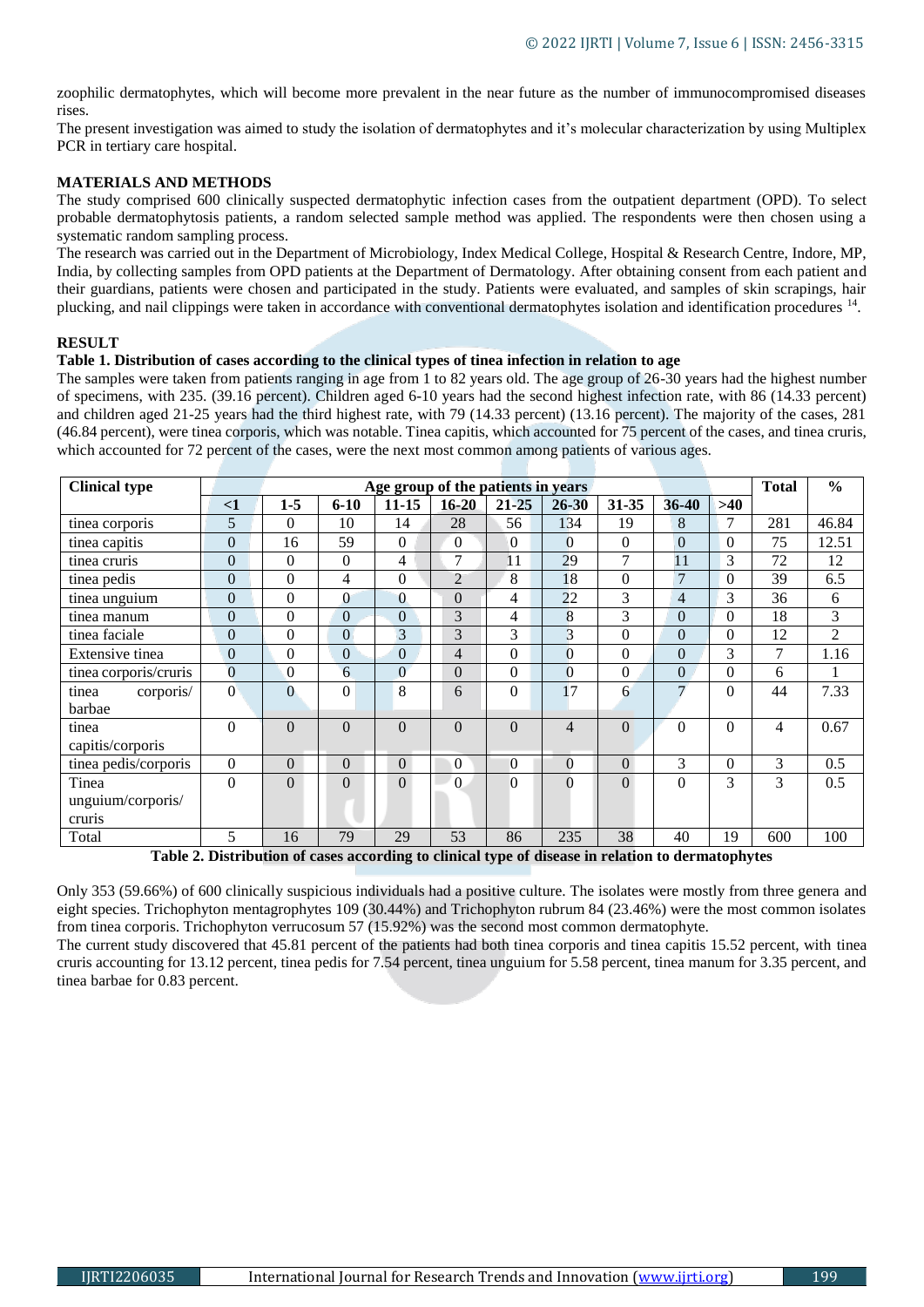| <b>Clinical type</b>                 | <b>Species of dermatophytes</b> |                |                     |                  |                     |                  |                  | <b>Total</b>             | $\frac{0}{0}$  |       |
|--------------------------------------|---------------------------------|----------------|---------------------|------------------|---------------------|------------------|------------------|--------------------------|----------------|-------|
|                                      | <b>T.</b><br>mentagr<br>ophytes | T.<br>rubrum   | T.<br>viola<br>cium | T.<br>verrucosum | E.<br>floccos<br>um | M.<br>canis      | T.<br>tonsurans  | <b>T.</b><br>schoenlenii |                |       |
| tinea corporis                       | 19                              | 39             | 34                  | 47               | 3                   | 8                | 14               | $\boldsymbol{0}$         | 164            | 45.81 |
| tinea capitis                        | 20                              | 10             | 00                  | $\mathbf{0}$     | $\Omega$            | $\Omega$         | 17               | 5                        | 52             | 15.52 |
| tinea cruris                         | 18                              | 12             | 7                   | 5                | $\overline{2}$      | $\Omega$         | $\overline{3}$   | $\boldsymbol{0}$         | 47             | 13.12 |
| tinea pedis                          | 19                              | 6              | $\boldsymbol{0}$    | $\mathbf{0}$     | $\overline{2}$      | $\Omega$         | $\Omega$         | $\boldsymbol{0}$         | 27             | 7.54  |
| tinea unguium                        | 11                              | 8              | $\boldsymbol{0}$    | $\boldsymbol{0}$ | 3                   | $\Omega$         | $\boldsymbol{0}$ | $\boldsymbol{0}$         | 20             | 5.58  |
| tinea manum                          | 8                               | 4              | $\boldsymbol{0}$    | $\mathbf{0}$     | $\overline{0}$      | $\Omega$         | $\overline{0}$   | $\overline{0}$           | 12             | 3.35  |
| tinea faciale                        | $\overline{0}$                  | $\mathbf{0}$   | $\overline{0}$      | $\overline{c}$   | $\overline{0}$      | $\overline{0}$   | $\boldsymbol{0}$ | $\overline{0}$           | $\overline{2}$ | 0.55  |
| Extensive tinea                      | $\Omega$                        | $\overline{0}$ | $\overline{0}$      | 5                | $\Omega$            | $\boldsymbol{0}$ | $\theta$         | $\boldsymbol{0}$         | 5              | 1.39  |
| tinea<br>corporis/cruris             | 10                              | $\mathfrak{2}$ | $\mathbf{0}$        | $\mathbf{0}$     | 3                   | 5                | $\boldsymbol{0}$ | $\boldsymbol{0}$         | 20             | 5.58  |
| tinea corporis/<br>barbae            | $\mathbf{1}$                    | $\overline{2}$ | $\Omega$            | $\boldsymbol{0}$ | $\Omega$            | $\Omega$         | $\mathbf{0}$     | $\Omega$                 | 3              | 0.83  |
| tinea<br>capitis/corporis            | $\mathbf{1}$                    | $\overline{0}$ | $\theta$            | $\mathbf{0}$     | $\Omega$            | $\Omega$         | $\overline{2}$   | $\boldsymbol{0}$         | 3              | 0.83  |
| tinea<br>pedis/corporis              | $\mathbf{0}$                    | $\mathbf{1}$   | $\theta$            | $\theta$         | $\Omega$            | $\overline{0}$   | $\Omega$         | $\theta$                 |                | 0.27  |
| Tinea<br>unguium/corpo<br>ris/cruris | $\overline{2}$                  | $\Omega$       | $\Omega$            | $\theta$         | $\Omega$            | $\Omega$         | $\Omega$         | $\Omega$                 | $\overline{c}$ | 0.55  |
| Total                                | 109                             | 84             | 41                  | 57               | 13                  | 13               | 36               | 5                        | 358            | 100   |





# **Table 3. Mean MIC of antifungal agents by microtube dilution antifungal susceptibility test**

The mean of the mean MICs for fluconazole, griseofulvin, ketoconazole, itraconazole, and terbinafine revealed that terbinafine (mean MIC50, 0.05 g ml-1; MIC90, 0.14 g ml-1) was 50% lower than the second most active antifungal agents like itraconazole and ketoconazole, which was statistically significant. Fluconazole was the least effective antifungal agent against dermatophytes as shown by microtube dilution technique.

| <b>Antifungal agents</b> | Mean MIC $(\mu g \text{ ml-1})$ |
|--------------------------|---------------------------------|
| Fluconazole              |                                 |
| Griseofulvin             | 0.8                             |
| Ketoconazole             | 0.131                           |
| Itraconazole             | 0.130                           |
| Terbinafine              | 0.05                            |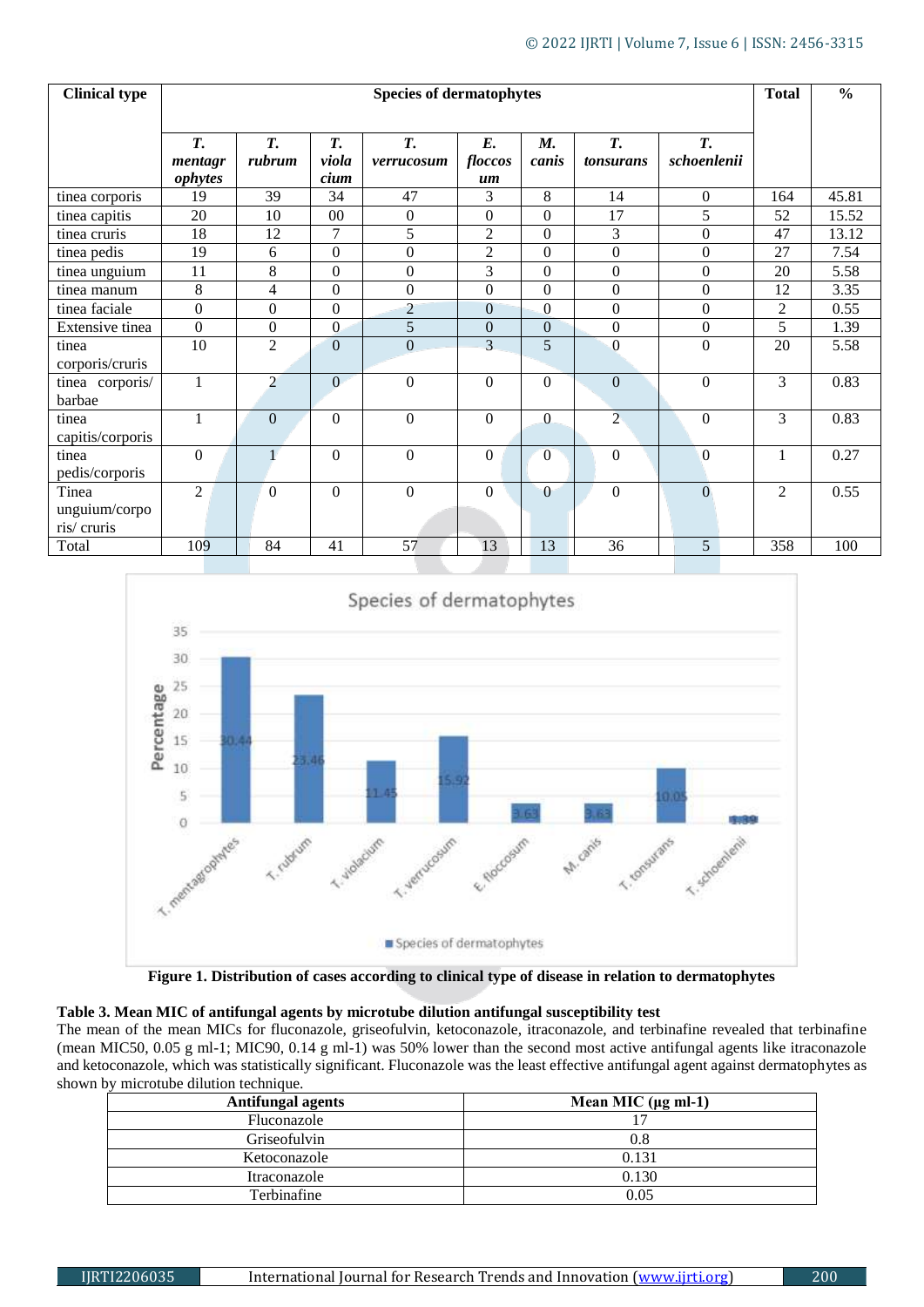

**Figure 2. Mean MIC of antifungal agents by microtube dilution antifungal susceptibility test**

# **DISCUSSION**

Out of 600 clinically suspected patient samples, 390 (65%) were skin scrapings, 120 (20%) were hair plucking's, and 90 (15%) were nail clippings, all of which were collected and processed for dermatophyte identification from various clinical kinds. In a study of 600 clinically suspected individuals, males were more infected than females, with 348 (58.0 percent) infected compared

# to 252 females (42.0 percent).

The samples were taken from patients ranging in age from two months to 89 years old. The biggest number of specimens were found in the age group of 26-30 years, with 130 (21.67 percent) in the male group and 113 (18.84 percent) in the female group, which was statistically significant (P0.05). The second greatest infection rates were identified in individuals aged 21–25 years old, namely in male group 43 (7.16 percent) and female group 44 (7.16 percent) (7.33 percent ). In terms of gender, males were infected at a higher rate than females, with 348 (58.0 percent) infected compared to 252 females (42.0 percent ).

The youngest patient in the study was a two-month-old boy, and one of the female patients was nine months old, while the oldest male patient was 89 years old. In both males and females, the highest rates of dermatophytic infection were reported between the ages of 26 and 30. This conclusion matched that of a prior study conducted by Shahindokht et al., (2009)<sup>15</sup> found that 40.5 percent of the patients were female and 59.5 percent were male. Jha et al., (2006)<sup>16</sup> found that the tinea capitis accounts for 4.6 percent of all dermatophytic infections, with 68.1 percent of cases occurring in children under the age of 11 years and a male to female ratio of 1:1.9 136. Singh et al., (2003)<sup>17</sup> investigated that the dermatophytic infection was found in 45.4 percent of patients aged 16 to 30 years and 25.8 percent of patients aged 31 to 45 years. 1.57:1 was the male-to-female ratio. Agrawalla et al.,  $(2001)^{18}$  reported an incidence of dermatophytosis. The most common age group in their study was 11-20 years, and the incidence of dermatophytosis was 4.54 percent with a M:F ratio of 2.5:1. In 68 percent of patients, there was just one clinical category, whereas 32 percent had two or more. Larone  $(1995)^{19}$  which showed 52.0% of the infected males.

In total, 600 patients were included in this investigation. The majority of patients took home-made or over-the-counter medicine in partial doses for the first four weeks and only went to the doctor after the fifth or eighth week, 318 (53.0 percent) of infection.

The samples were taken from patients ranging in age from 1 to 82 years old. The maximum number of infections were discovered in 348 (58.0%) male patients with tinea corporis 133 (22.16%) and tinea cruris 98 (9.67%), and the highest infections were detected in 252 female patients with tinea corporis 148 (24.67%) and tinea capitis 29. (4.84 percent).

The samples were taken from patients ranging in age from 1 to 82 years old. The age group of 26-30 years had the highest number of specimens, with 235. (39.16 percent ). Children aged 6-10 years had the second highest infection rate, with 86 (14.33 percent) and children aged 21-25 years had the third highest rate, with 79 (14.33 percent) (13.16 percent ). The majority of the cases, 281 (46.84 percent), were tinea corporis, which was notable. Tinea capitis, which accounted for 75 percent of the cases, and tinea cruris, which accounted for 72 percent of the cases, were the next most common among patients of various ages. There was a male predominance in the gender-wise distribution of cases as compared to female patients.

The current finding is consistent with that of Bindu  $(2002)^{20}$ , who also found male predominance  $(2.06: 1)$ . Male populations may have a higher prevalence of tinea infection as a result of severe physical labour and long-term shoe wear, which may predispose them to fungal infection. Similar findings were reported by Singh et al.,  $(2003)^{21}$  from the western state of India, and Omar  $(2004)^{186}$ from Egypt. Shahindokht et al., (2009)<sup>15</sup> from Tahran, on the other hand, found a female majority in their study. The most common age group for tinea infection, according to Agrawalla et al.  $(2001)^{18}$ , is 11 to 20 years old. In contrast to the reported finding in the current investigation, which showed that the youngest patient was 27 days old and the oldest was 77 years old, Bindu  $(2002)^{20}$  found a similar result. In this study, 40.5 percent of those aged 26 to 30 had tinea infections, followed by 15 percent of those aged 21 to 25.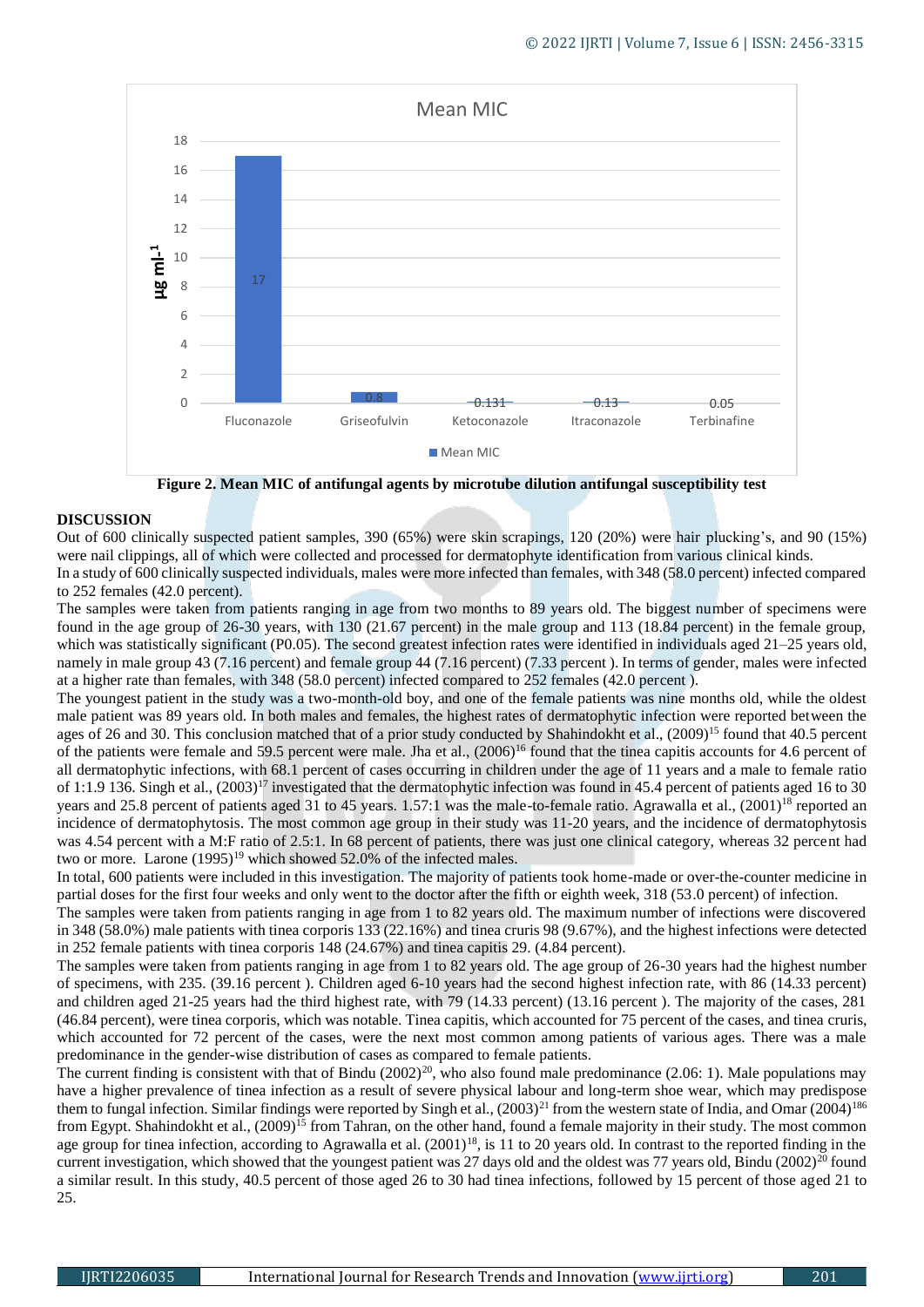Only 353 (59.66%) of 600 clinically suspicious individuals had a positive culture. The isolates were mostly from three genera and eight species. Trichophyton mentagrophytes 109 (30.44%) and Trichophyton rubrum 84 (23.46%) were the most common isolates from tinea corporis. Trichophyton verrucosum 57 (15.92%) was the second most common dermatophyte. The current study discovered that 45.81 percent of the patients had both tinea corporis and tinea capitis 15.52 percent, with tinea cruris accounting for 13.12 percent, tinea pedis for 7.54 percent, tinea unguium for 5.58 percent, tinea manum for 3.35 percent, and tinea barbae for 0.83 percent.

Males had more tinea corporis instances in the current study than females, which is consistent with previous research. Male preponderance was revealed in studies by Bindu  $(2002)^{20}$  and Singh et al.  $(2003)^{21}$  from south and western India. It's possible that the increased occurrence of tinea corporis in male patients is due to the fact that males in India work in agriculture. Physical activity, as well as working in a hot, humid atmosphere, increases sweating, which may aid fungus parasitization. T. rubrum was identified as the major dermatophyte isolated in instances of tinea corporis in a study conducted in India by Singh et al.  $(2003)^{21}$ . T. mentagrophytes was identified as the most common ring worm species by Agrawalla et al.  $(2001)^{18}$  in Eastern Nepal. T. verrucosum was shown to be the most common causal agent of tinea corporis (28.2%), which is consistent with previous findings. Duke et al.,  $(2004)^{22}$  and Hay et al.,  $(2004)^{23}$ . were also achieved similar outcomes, T. verrucosum was isolated from all sites in individuals with widespread tinea infection (tinea corporis, tinea cruris, tinea manum, tinea unguium, and tinea pedis).

# **CONCLUSSION**

Tinea corporis, tinea capitis, tinea cruris, tinea unguium, tinea pedis, tinea manum, tinea faciale, and widespread tinea were the clinical types of dermatophytic infections detected among the patients. Trichophyton mentagrophytes, Trichophyton rubrum, Trichophyton violacium, Trichophyton verrucosum, Epidermophyton floccosum, Microsporum canis, Trichophyton tonsurans, and Trichophyton schoenleinii were the most common species responsible for these infections.

PCR was used to test 138 cases of dermatophytes that were found to be culture positive. All phenotypically positive cultures were confirmed positive with 100 percent sensitivity and specificity using the PCR method.

According to the current analysis using the microtube dilution technique, antifungal sensitivity testing for dermatophytic isolates revealed that terbinafine is a more sensitive agent for therapy and fluconazole is going towards resistance.

Multiplex PCR with species-specific primers has been found to be a quick and accurate method for identifying dermatophytosiscausing strains from not only cultured colonies but also patient scales, and we expect it to be very useful in clinical practise.

Multiplex PCR is a useful method for identifying dermatophyte isolates since it is quick and easy to use. When compared to morphological and biochemical features, molecular approaches such as multiplex PCR improve the specificity of dermatophytosis laboratory diagnosis.

More research is needed to determine the major causes of infections as well as the infectivity of various dermatophytes in people and animals. Patients should be urged to dress in loose-fitting cotton or synthetic clothing that wick moisture away from the skin's surface.

# **REFERENCES**

- 1. Campos M.R., Russo M, Gomes E and Almeida SR. Stimulation, inhibition and death of macrophages infected with T. rubrum. Microb. Infect 2006; 8:372-9.
- 2. Das S, Goyal R and Bhattacharya SN. Laboratory-based epidemiological study of superficial fungal infections. J. Dermatol. 2007; 34: 248-53.
- 3. Bonifaz A and Dubon AC. Tinea imbricata or tokelau. Int. J. Dermatol. 2013; 43: 506-10.
- 4. Favre B, Hofbauer B, Hildering KS and Ryder NS. Comparison of *in vitro* activities of 17 antifungal drugs against a panel of 20 dermatophytes by using microdilution assay. J. Clin. Microbiol 2003; 41:4817-19.
- 5. Roberts DT, Taylor WD and Boyle J. Guidelines for treatment of onychomycosis. Br. J. Dermatol 2003; 148:402-10.
- 6. Evans EG. The rationale for combination therapy. Br. J. Dermatol 2001; 145: 9-13.
- 7. Sigurgeirsson B, Paul C, Curran D and Evans EGV. Prognostic factors of mycological cure following treatment of onychomycosis with oral antifungal agents. Br. J. Dermatol 2002; 147:1241-3.
- 8. Santos DA, Barros MES and Hamdan JS. Establishing a method of inoculum preparation for susceptibility testing of *T. rubrum* and *T. mentagrophytes*. J. Clin. Microbiol 2006; 44:98-101.
- 9. CLSI/NCCLS. 2002. Reference method for broth dilution antifungal susceptibility esting of conidium-forming filamentous fungi. Proposed standard M38-A. *In*: National Committee for Clinical Laboratory Standards, Wayne, PA.
- 10. Santos DA and Hamdan JS. Evaluation of susceptibility of *T. mentagrophytes* and *T. rubrum* clinical isolates to antifungal drugs using a modified CLSI microdilution method (M38-A). J. Clin. Microbiol 2005; 56:514-8.
- 11. Marzluf GA. Genetic regulation of nitrogen metabolism in the fungi. Microbiol. Mol. Biol. Rev 1997; 61:17-32.
- 12. CLSI. 2008. Reference method for broth dilution antifungal susceptibility testing of filamentous fungi, 2nd Edition. Approved standard. CLSI document M38-A2. Clinical and Laboratory Standards Institute, Wayne, PA.
- 13. Mark HB, Andrew JF and Thomas VJ. The Merck Manual of Medical Information. Merck and Co. 4th Edition. 2010:979- 80 pp.
- 14. Rippons JW. 1982. Dermatophytoses and Dermatomycosis. *In:* Medical Mycology, the pathogenic fungi and the pathogenic actinomycetes, 2nd Edition. W.B. Saunders Co., Philadelphia.154-248 pp.
- 15. Shahindokht, B.J. and Asghar, K. Epidemiological survey of dermatophytosis in Tehran, Iran, from 2000 to 2005. Indian J. Dermatol. Venereol. Leprol. 2009; 75:142.
- 16. Jha, B.N., Garg, V.K. and Agrawal, S. Tinea capitis in Eastern Nepal. Int. J. Dermatol. 2006; 45:100-2.